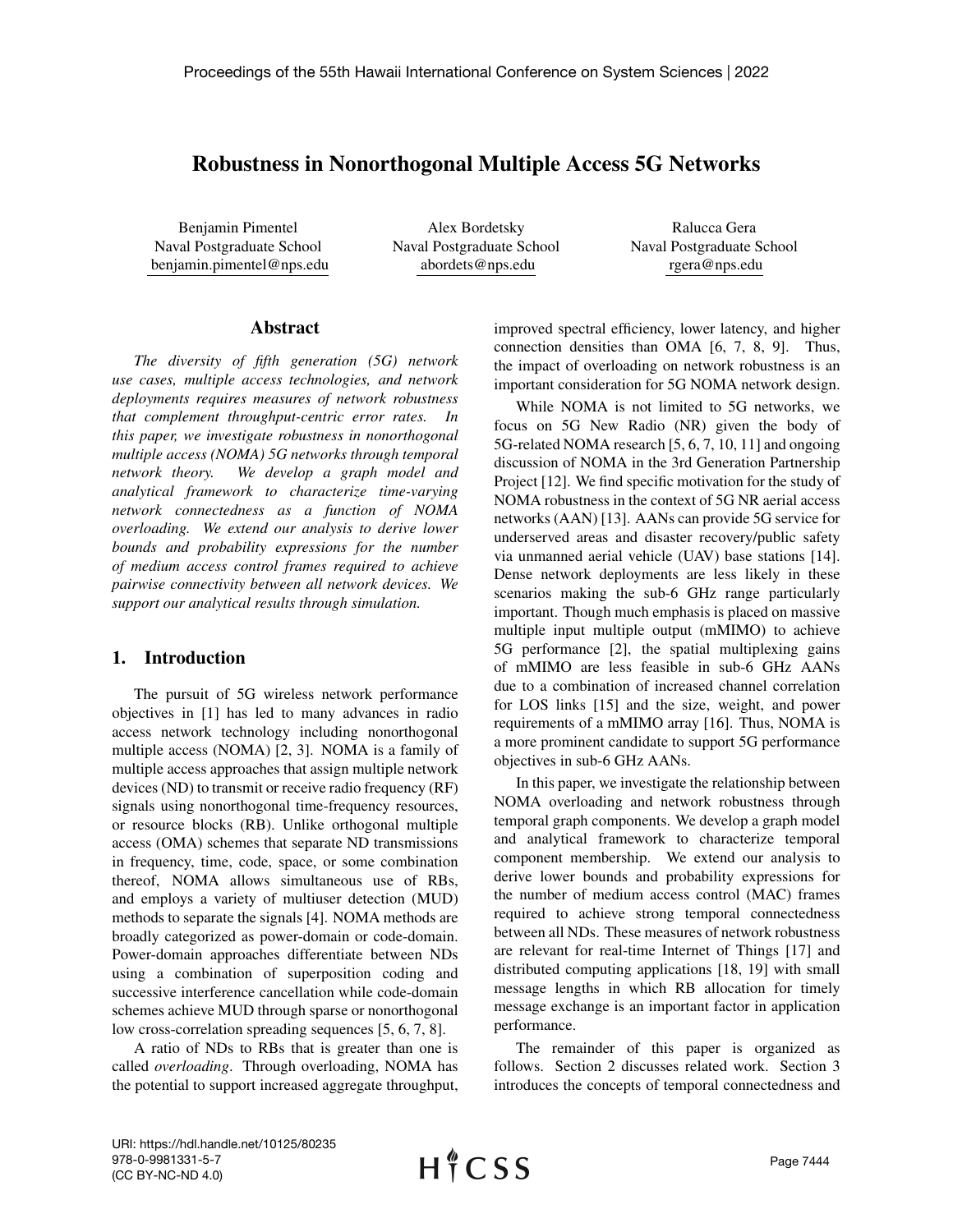components. Section 4 introduces our NOMA graph model. Section 5 describes our stochastic temporal component framework followed by individual and joint temporal component analysis and Sections 6-7. We present our affine graph analysis and simulation results in Section 8, and conclude the paper in Section 9.

# 2. Related work

The robustness of wireless networks is often approached through stochastic geometry (SG) analysis due to the interference-limited nature of OMA [20, 21, 22]. SG is a well-studied approach that provides robustness metrics such as outage probability and bit error probability through the spatial averaging of random point processes, and has been applied for NOMA analysis [23, 24]. Recent SG analysis also includes a temporal aspect through queuing theory to consider maximum traffic density and age of information [25, 26]. However, the concept of overloading reduces the primacy of interference-based analysis since NDs in NOMA networks interfere by design. Therefore, investigating NOMA network robustness through temporal graph component metrics is an appropriate complement to SG analysis.

Much of the NOMA literature investigates methods to achieve 5G performance objectives under practical constraints [4, 6, 7, 10, 27, 28, 29]. Within this body of work, several researchers have considered overloading through standard physical and network layer measures of robustness. The link level simulation results presented in [30] compare uplink NOMA to OFDMA by assessing the effect of variable overloading on block error rate at multiple signal-to-noise ratios. Stability conditions for uplink code-domain NOMA are derived in [28] where stability is defined in terms of the queue size of NDs attempting to transmit in each time slot. Similarly, overloading stability in different downlink power-domain NOMA scenarios is examined in [31] where stability is defined as the power allocation among NDs that is required for successful signal differentiation. Our contribution provides a NOMA graph model and analytical framework that measures the effect of variable overloading on temporal connectedness between NDs.

# 3. Temporal connectedness and components

Network connectedness is a common measure of function and robustness in static networks [32, 33]. Measures of connectedness for static networks are extended to temporal (time-varying) networks in [34, 35]. Unlike a static network, two nodes in a temporal network may only be connected for some finite duration of time, called a contact. A time-ordered sequence of contacts that allows two nodes to reach each other without traversing an edge more than once is a temporal path. Thus, node  $i$  is *temporally connected* to node  $j$  if there exists a temporal path from  $i$  to  $j$ .

Temporal connectedness is not a symmetric relation (i.e., a temporal path from node  $i$  to  $j$  does not imply a temporal path from node  $i$  to  $i$ ), giving rise to definitions of strong and weak connectedness similar to directed static networks. Two nodes  $i$  and  $j$  of a time-varying graph are strongly connected if  $i$  is temporally connected to  $j$ , and also  $j$  is temporally connected to  $i$ . Similarly, two nodes  $i$  and  $j$  of a time-varying graph are weakly connected if  $i$  is temporally connected to  $j$ , and  $j$  is also temporally connected to  $i$  in the underlying undirected time-varying graph. This sets up the following temporal component definitions [34, 35]:

- *Temporal Strongly Connected Components* (TSCC): A set of nodes of a time-varying graph in which each node of the set is temporally strongly connected to all other nodes in the set.
- *Temporal Weakly Connected Components* (TWCC): A set of nodes of a time-varying graph in which each node of the set is temporally weakly connected to all other nodes in the set.

Finally, the *affine graph* of a time-varying network is the underlying undirected static graph associated with a specified time interval such that two nodes  $i$  and  $j$  are connected in the affine graph only if they are strongly connected in the time-varying graph [34, 35].

# 4. NOMA graph model

The relationship between NDs, RBs, and the access point (AP) in a NOMA wireless network can be represented by a graph with a combination of dependency and functional connectivity edges as depicted in Figure 1. The two graphs correspond to the time division duplex (TDD) uplink and downlink subframes of a single MAC frame. The NDs are dependent on the use of RBs to transmit (receive) information to (from) the AP. The dependency links show the use of a specific RB by a ND and the directed connectivity links show the transmission (reception) of information. The downlink subframe only contains directed connectivity links from the AP to the NDs and the uplink subframe only contains directed connectivity links from the NDs to the AP. The subframe graphs are individual realizations of the network dependency and connectivity links, and the TDD MAC frame represents the smallest time unit in which two different NDs can be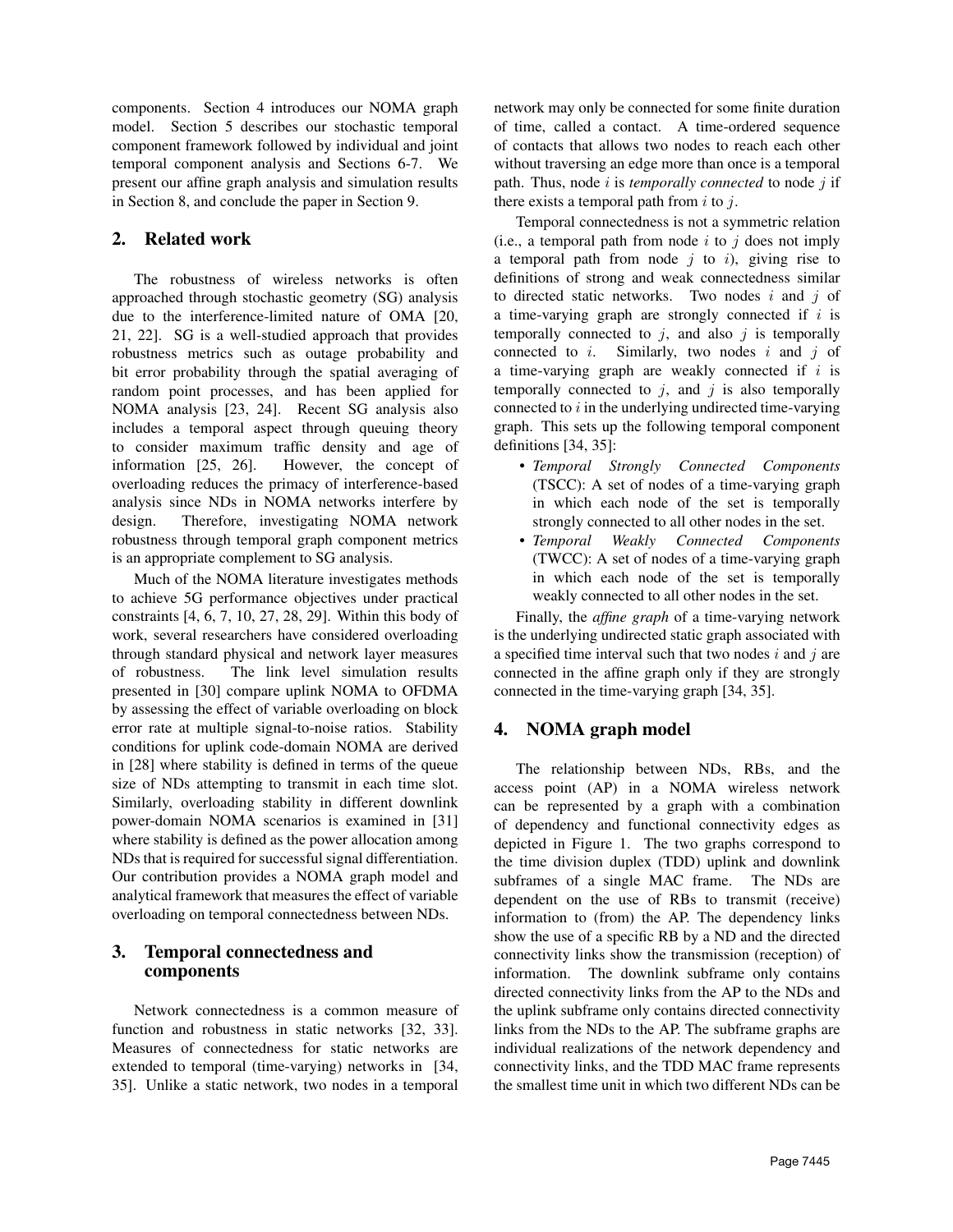

Figure 1. Dependency-Connectivity NOMA Graph Model.

bidirectionally connected.

In the context of 5G NR, this model directly corresponds to two consecutive slots with 15 kHz subcarrier spacing (i.e., the subframe and slot length are equal) in which all symbols are configured for uplink in the first slot and downlink in the second. However, the frame and subframe are general model constructs and can be adapted to any 5G NR subcarrier numerology.

### 4.1. Temporal network ensemble

The critical aspect in our model is the dependency relationship between the NDs and the RBs. Given that all the RBs are mapped to a single AP and the directed connectivity can be inferred from the subframe in which the dependency links occur, the mixed dependency-connectivity graphs in Figure 1 can be reduced to a bipartite graph  $G(U, V, E)$  where U is the node set of RBs,  $V$  is the node set of NDs, and  $E$  is the edge set representing the allocation of RBs to NDs in each subframe.

We assume all RBs are allocated to NDs in each subframe and let the overloading ratio  $z \in \mathbb{Z}^+$  and quantity of RBs  $|U| \in \mathbb{Z}^+$  both be positive integers. Further, we let  $|V| > z|U|$ , deg  $u = z$ ,  $\forall u \in U$ , and deg  $v \in \{0, 1\}, \forall v \in V$ . This representation allows each ND to potentially form an edge with no more than a single RB, and models the overloading ratio in the degree of each RB node. Since the degree of all RB nodes is the same and the degree of all ND nodes is either one or zero, the network can be specified by a labeled binary degree sequence  $\mathbf{d}_v$  (degree vector) that indicates which NDs have received a RB allocation. Thus, the ensemble of possible network configurations is defined by the ensemble of all unique degree vectors of the ND node set parameterized by the number of NDs, RBs, and the overloading ratio z. We randomly and uniformly select a degree vector from the ensemble with replacement to generate a graph realization for a NOMA wireless network subframe. This sampling process is repeated until a temporal network with the required number of subframes is generated. The quantity of degree vectors that compose the temporal network ensemble is given by the binomial coefficient,

$$
\binom{m}{zn} = \frac{m!}{zn!(m-zn)!},\tag{1}
$$

where  $m = |V|$  is the number of NDs,  $n = |U|$ is the number of RBs, and  $z$  is the overloading ratio. Additionally, we note that setting the maximum degree of ND nodes equal to one abstracts the implementation of some code-domain NOMA approaches, but still characterizes the aggregate allocation of RBs to NDs.

## 4.2. Relationship to existing graph models

Our proposed NOMA network representation is a hybrid adaptation of the well-known configuration model for static networks [36], and activity-driven model for temporal networks [37].

The configuration model is a random graph model that generates an ensemble of graphs from a set of nodes and a given degree sequence. The degree sequence is instantiated in the nodes by assigning a number of "stubs" equal to the degree of each node in the degree sequence. Two stubs are then chosen uniformly at random to connect and form an edge. The network ensemble is comprised of all possible stub "matchings," or the different ways in which these stubs can be connected [32, 33, 36]. However, this ensemble does not suit our purpose due to the unique nature of the explicit dependency and implied connectivity model. Once the stubs are assigned to NDs and RBs, we understand which NDs will have connectivity during that subframe. The number of different ways in which the ND stubs can be mapped to the RB stubs does not provide any additional information about the connectivity. Our model considers whether NDs can map to *any* RB by defining the ensemble as all possible matchings of stubs to nodes rather than all possible ways of connecting stubs that have already been assigned to nodes.

The activity-driven model is a snapshot representation of a temporal network that assigns an activity potential drawn from a probability distribution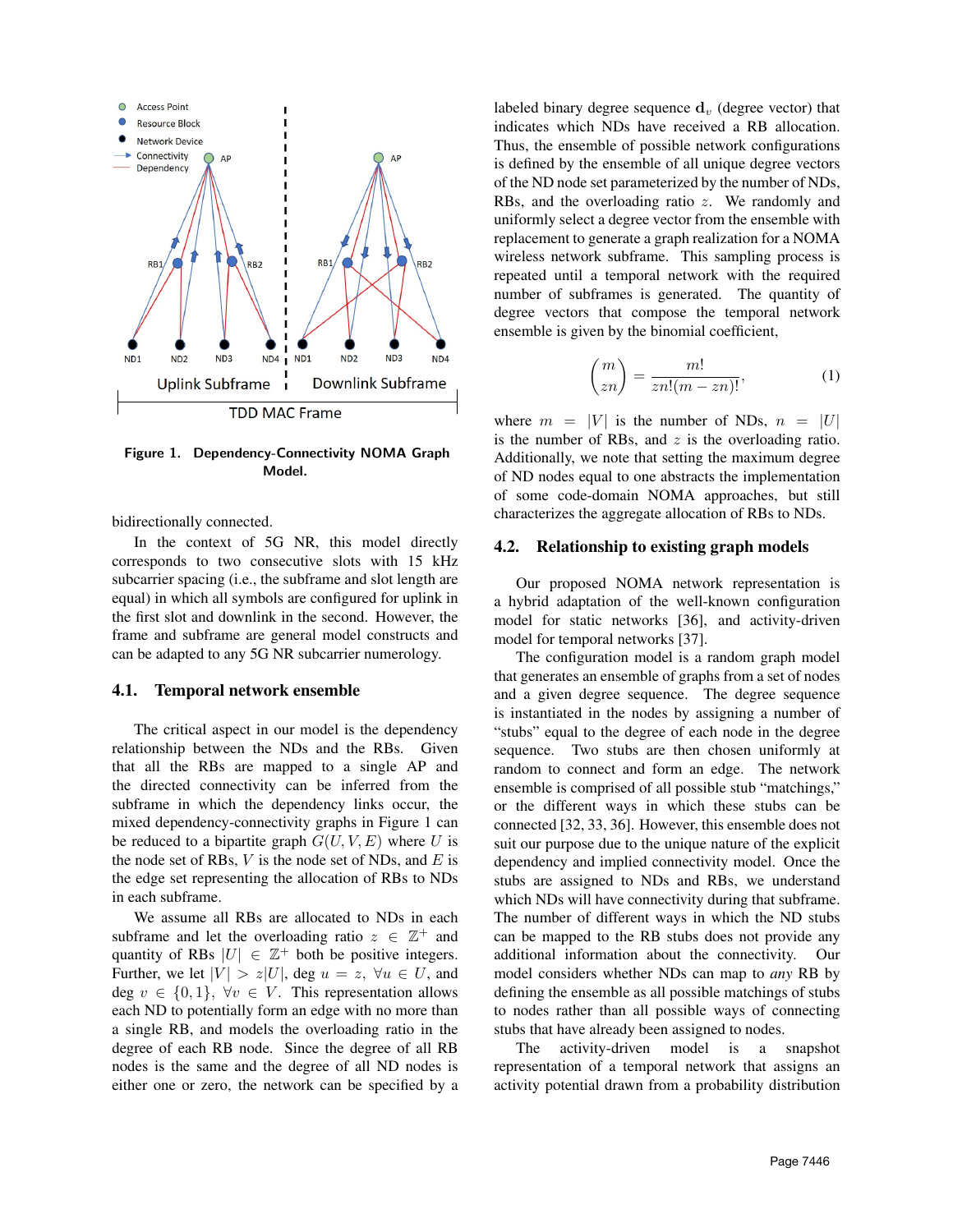to each node in each time step. The activity potential defines a probability that a node forms  $m$  undirected edges with  $m$  uniformly and randomly selected nodes [37, 38, 39]. Nodes which are inactive in a snapshot may still form an edge with another node if they are randomly selected for edge creation by an active node. The probability of RB allocation to each ND (discussed in Section 5.1) is similar to the activity potential, but remains static in each snapshot since it is defined by the NOMA network parameters. Additionally, each ND node that receives a RB allocation can form an edge with any RB node, but this is a dependency relationship. All functional connectivity edges terminate with the AP.

# 5. Stochastic temporal component framework

In this section, we develop a stochastic framework to evaluate temporal component membership.

### 5.1. Network sequence as a Bernoulli process

Allocating RBs to any individual ND in a graph realization generated from a degree vector drawn from the temporal network ensemble can be modeled as a Bernoulli random variable  $K$  with probability mass function (PMF) given by

$$
f_K[k] = \begin{cases} p & k = 1 \\ 1 - p & k = 0 \\ 0 & \text{otherwise} \end{cases}
$$
 (2)

where

$$
p = \frac{zn}{m}.\tag{3}
$$

As discussed in Section 4.1, the temporal NOMA wireless network is generated from random uniform sampling of the network ensemble. This means the RB allocation is an independent Bernoulli trial in each graph realization for a single ND. Thus, a sequence of N binary degree vectors randomly and uniformly sampled from the network ensemble constitute a Bernoulli random process with N realizations occurring across all labeled nodes  $v \in V$  with a probability mass function for each realization given by Equation 2. In matrix form, this is an  $N \times m$  matrix, where the rows are the randomly selected degree vectors in ascending temporal order from 1 to N, the columns are the labeled nodes of V, and the  $ij^{th}$  elements are the degree of node  $v_j$  in network realization  $t_i$ . Thus, each column represents the Bernoulli random process of each labeled node. A visual representation is shown in Figure 2. The green rectangle highlights a single network realization occurring at  $t_i$ ,

and the blue rectangle highlights a Bernoulli process of RB allocation for a single node,  $v_i$ .

| $v_1 \ldots \ldots \ldots \ldots \ldots v_m$ |                |              |                |                                                        |                |                |  |  |
|----------------------------------------------|----------------|--------------|----------------|--------------------------------------------------------|----------------|----------------|--|--|
| $t_1$                                        | 0              | $\mathbf{1}$ | 1              | $\mathbf 0$                                            | $\mathbf{1}$   |                |  |  |
|                                              | $\overline{0}$ | 1            |                | $\begin{array}{ c c c c }\n\hline\n0&1&1\n\end{array}$ |                | $\overline{1}$ |  |  |
|                                              | $\mathbf{1}$   | $\mathbf{1}$ |                | $1$ 0                                                  | $\overline{1}$ | O              |  |  |
|                                              | 0              | $\mathbf{1}$ |                | $0 \quad 1$                                            | $\mathbf{1}$   | $\mathbf{1}$   |  |  |
|                                              | 1              | 0            |                | $\mathbf{1}$                                           | $\mathbf{1}$   | $\overline{1}$ |  |  |
|                                              | $\mathbf{1}$   | $\mathbf{1}$ |                | $\overline{0}$                                         | $\mathbf{1}$   | $\overline{0}$ |  |  |
| $t_{\scriptscriptstyle{M}}$                  | $\mathbf{1}$   | $\mathbf{1}$ | $\overline{0}$ | $\mathbf{1}$                                           | 0              | $\mathbf{1}$   |  |  |

Figure 2. Network Sequence Matrix

### 5.2. Probability of resource block allocation

Characterizing the network sequence of each ND as a Bernoulli random process provides a basis to consider the probability that a ND receives  $k$  RB allocations in a network sequence of  $N$  realizations. The statistical independence of each RB allocation event means the joint probability of any specific RB allocation sequence is the product all independent probabilities. If the specific order of the RB allocations is not relevant, then we also multiply the joint probability by the number of combinations that could result from a specific number of RB allocations and "nulls." This combined product is the well-known binomial distribution. Thus, the probability of  $k$  RB allocations in a network sequence of N realizations is a binomial random variable with probability mass function

$$
f_K[k] = \begin{cases} {N \choose k} p^k (1-p)^{N-k} & 0 \le k \le N \\ 0 & \text{otherwise} \end{cases}
$$
 (4)

where  $p$  is given by Equation 3. This distribution can also be used to determine the probability that the number of RB allocations falls within a range that is bounded by network sequence length, and can be approximated by a Gaussian distribution as N becomes large [40].

Though our RB allocation model is a departure from channel-based dynamic scheduling, the Bernoulli random process ensures each ND receives a nearly equal number of RB allocations as  $N$  becomes large [40]. Thus, our approach provides a maximum fairness baseline for RB allocation that is applicable to narrow band transmissions in which minimum data rate requirements are met for all NDs [8].

#### 5.3. Temporal component membership

Network device membership in a temporal component can be defined in terms of connectivity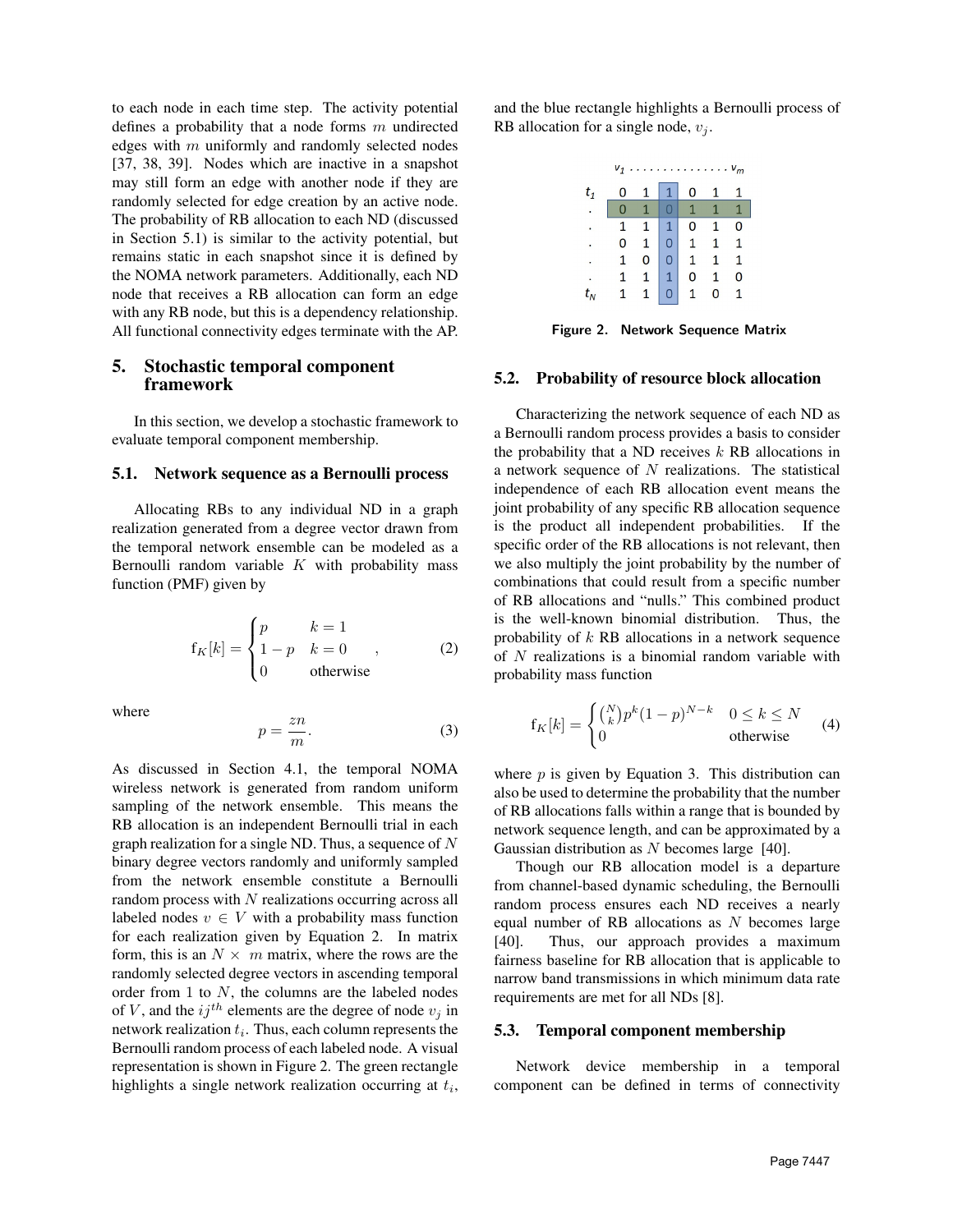with the AP, or connectivity with the other NDs in the network. We focus on the latter definition, and treat the AP as a relay rather than a gateway as might be the case in 5G AANs [13]. This requires a modification to the definition of weak connectedness in [34, 35] because the network topology renders the TWCC indistinguishable from the TSCC. Thus, we adopt the temporal path definition of [34, 35], but amend the definition of weak temporal connectedness as follows:

*Weak Temporal Connectedness*: two nodes i and j of a time-varying graph are weakly connected if, either  $i$  is temporally connected to  $j$ , *or*  $j$  is temporally connected to  $i$ , in the underlying undirected time-varying graph.

The TWCC definition remains as stated in Section 3.

# 6. Individual probability of temporal component membership

Defining temporal component membership based on connectivity between NDs through the AP requires two subframes to evaluate which NDs belong to which temporal components. We assume all NOMA wireless networks of interest are parameterized by a sufficient combination of RBs and overloading ratio to support RB allocation to more than one ND in a subframe, and correspondingly define the temporal component event tree in Figure 3.



Figure 3. Temporal Component Event Tree

This event tree shows the temporal RB allocation sample space for a single ND over two subframes,  $t_0$  and  $t_1$  (uplink and downlink). Resource block allocation is designated by the value 1 with probability  $p$ , and a lack of RB allocation (null) is designated by a 0 with probability  $1 - p$ . Two subframes yield a binary sequence of length two with four possible outcomes, {11, 10, 01, 00}. Strong temporal connectedness requires bidirectional temporal paths between two NDs in the directed graph, which corresponds to a RB allocation in both subframes, e.g. {11}. Weak temporal connectedness requires a unidirectional temporal path between two NDs in

the underlying undirected time-varying graph which corresponds to one RB allocation in either subframe, either {10} or {01}. Finally, an isolated node corresponds to zero RB allocations in either subframe, {00}. These mutually exclusive and exhaustive event probabilities are the result of an underlying independent identically distributed (IID) random process; thus, we use each event probability and its complement to define a new Bernoulli random process that characterizes the individual ND membership probability for the corresponding temporal component.

Let the probability that any ND  $u \in U$  is a member of the TSCC, TWCC (only), or isolated during any frame in a network sequence be denoted by  $p_s$ ,  $p_w$ , and  $p_i$ , respectively, where

$$
p_s = p^2
$$
,  $p_w = 2p(1-p)$ ,  $p_i = (1-p)^2$ , and  
 $p_s + p_w + p_i = 1$ .

The probability that a ND is a member of the TSCC in any arbitrary frame is given by substituting  $p<sub>s</sub>$  for  $p$  in Equation 2. Similarly, the probability that a ND is a member of the TSCC for  $k$  frames in a network sequence of N frames is given by substituting  $p_s$  for p in Equation 4. This same approach also applies to the event probabilities for the TWCC and isolated events.

# 7. Joint probability of temporal component membership

The analysis of joint ND temporal component membership is different than for an individual ND. Recall from Section 5.1 that we can analyze one ND over an arbitrary number of network realizations from  $\{1, ..., N\}$ , where each realization is an IID Bernoulli random variable, and the joint probability of any specific sequence of events is the product of the individual event probabilities. However, each network realization is the result of a degree vector with fixed values dependent on the network parameters, so the probability of RB allocation for two or more NDs are not independent within a *single* network realization.

The binary characterization of RB allocation facilitates use of the Hypergeometric distribution for joint RB probability analysis within a single network realization. The distribution defines the probability of drawing a sample of  $n$  items containing  $k$  successes without replacement from a population  $N$  with a known number of successes  $M$  [40]. The PMF is given by

$$
f_K[k] = \frac{\binom{M}{k} \binom{N-M}{n-k}}{\binom{N}{n}}.
$$
 (5)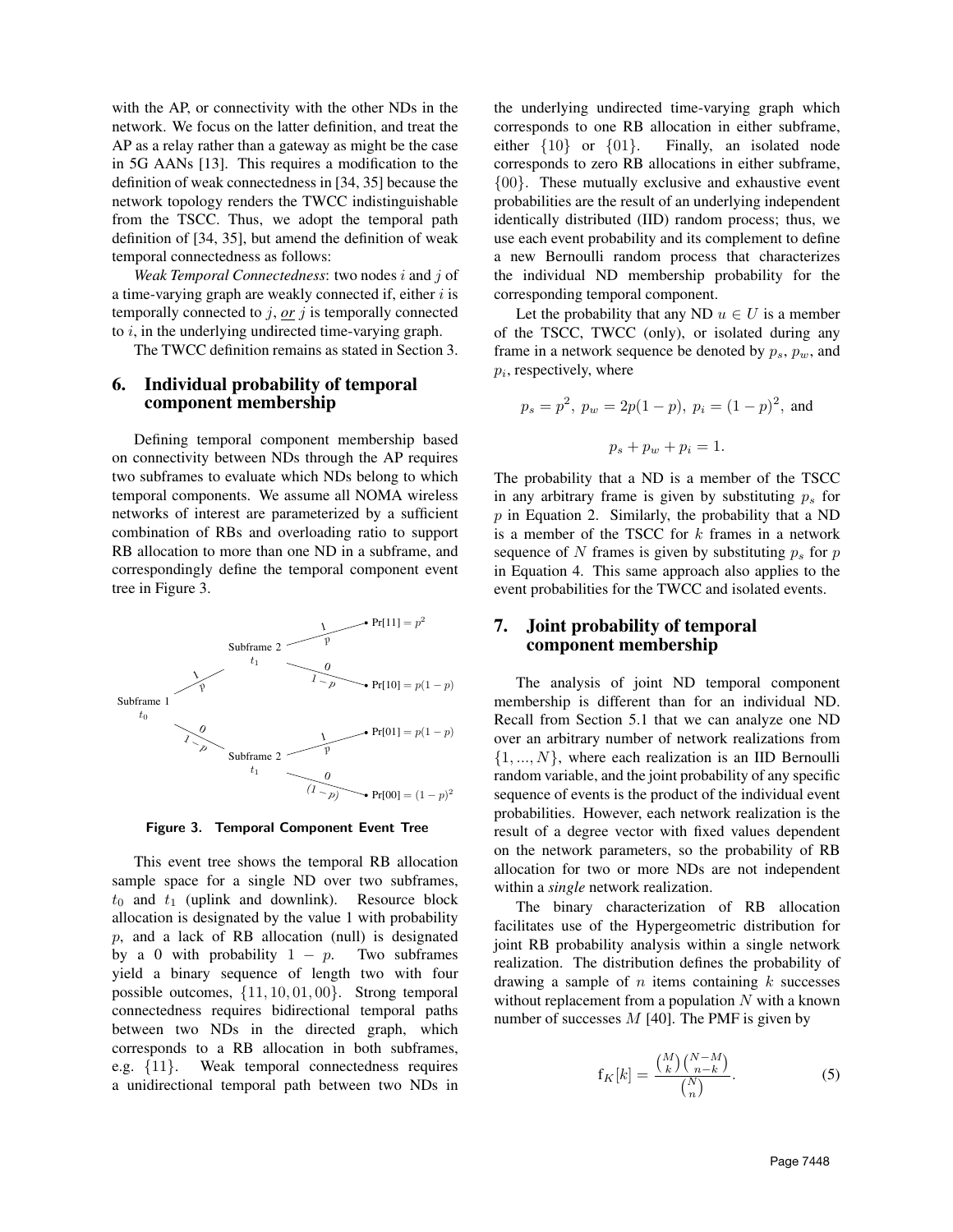In our NOMA network model, the successes are those NDs in the sample that receive a RB allocation. Substituting the NOMA parameters into Equation 5 gives

$$
f_K[k] = \frac{\binom{nz}{k}\binom{m-nz}{m_s-k}}{\binom{m}{m_s}},\tag{6}
$$

where  $m<sub>s</sub>$  is the number of NDs sampled, m is the total number of NDs in the network, the quantity of known successes is the number of RBs  $n$  multiplied by the overloading ratio  $z$ , and  $k$  is the number of RBs allocated to the unlabeled NDs in the sample.

Determining the joint probability of RB allocation among any *labeled* combination of NDs requires equally distributing the unlabeled joint probability over the number of possible unique RB allocations to the labeled NDs, where the number of possible RB combinations is given by the binomial coefficient  $\binom{m_s}{k}$ . Thus, the labeled probabilities are given by

$$
f_K[k]_{\text{labeled}} = \frac{f_K[k]}{\binom{m_s}{k}}.\tag{7}
$$

Once the joint probability has been determined, it is fixed over all frames in the network sequence and each frame is an IID realization. Thus, we can define an exhaustive and mutually exclusive joint probability space with the desired number of NDs and calculate temporal component membership over an arbitrary number of network realizations using the same approach discussed in Section 6.

#### 8. Affine graph analysis

In this section, we consider the minimum number of MAC frames required to achieve a complete affine graph and the probability of occurrence. Recall that the affine graph provides a temporal measure of bidirectional connectivity between ND pairs in the network. Pairwise ND communication is central in distributed computing; thus, this analysis relates NOMA overloading to the supported convergence time of distributed computing algorithms that could be deployed on 5G AANs [18, 19].

Despite research that shows more efficient wireless communications methods using downlink broadcast for distributed computation [41], our analysis considers individual scheduling for NDs in the downlink subframe. This is consistent with the 5G NR MAC sublayer logical to transport channel mapping. All user-plane traffic is mapped from the dedicated traffic channel (logical) to the downlink shared channel (transport), and not to a broadcast channel which is reserved for system information [2, 3].

#### 8.1. Mathematical framework

Our mathematical framework for affine graph analysis includes connectivity potential matrices, a frame connectivity matrix, and a queue matrix.

Connectivity potential matrices translate the allocation of RBs into the corresponding potential connectivity they enable between NDs.

*Uplink Potential Matrix*: Given a binary RB allocation vector  $\mathbf{d}_v = [\overline{d_1}, \dots, d_m]$  for m NDs, let  $\mathbf{P}_{UL}$ be the uplink potential matrix given by

$$
\mathbf{P}_{UL} = (\mathbf{1} - \mathbf{I}) \odot \mathbf{d}^T, \tag{8}
$$

where 1 is  $m \times m$  uniform matrix, I is  $m \times m$  identity matrix, and  $\odot$  denotes the Hadamard Product.

*Downlink Potential Matrix*: Given a binary RB allocation vector  $\mathbf{d}_v = [d_1, ..., d_m]$  for m NDs, let  $\mathbf{P}_{DL}$ be the downlink potential matrix given by

$$
\mathbf{P}_{DL} = (\mathbf{1} - \mathbf{I}) \odot \mathbf{d}.\tag{9}
$$

*Frame Connectivity Matrix*: The frame connectivity matrix  $\bf{F}$  is a directed adjacency matrix that defines the connectivity achieved between NDs during a single frame as a result of the uplink and downlink RB allocations. The frame connectivity matrix is the Hadamard Product, of the uplink and downlink potential matrices,  $P_{UL}$  and  $P_{DL}$ , given by

$$
\mathbf{F} = \mathbf{P}_{UL} \odot \mathbf{P}_{DL}. \tag{10}
$$

*Frame Queue Matrix*: The frame connectivity matrix defines the achieved connectivity in each frame, but does not account for "undelivered" messages that result from the  $i$ jth elements of the uplink potential matrix that go unmatched with the downlink potential matrix in the same frame. This information must be captured since a pair of NDs that were unable to communicate over the time interval of one frame might be able to communicate if the time interval is extended to two frames. A queue matrix to capture this information corresponds to buffers in wireless networks where packets are queued until they can be transmitted. This matrix will change during each frame depending on the uplink and downlink RB allocations, so we define the queue matrix Q recursively as

$$
\mathbf{Q}_t = \mathbf{P}_{UL} + \mathbf{Q}_{t-1} - \mathbf{F}_t, \tag{11}
$$

where  $Q_0$  is the  $m \times m$  null matrix 0. The queue matrix that feeds into the next frame is the sum of the uplink potential matrix and previous queue matrix, minus the achieved transmissions resulting from the frame connectivity matrix.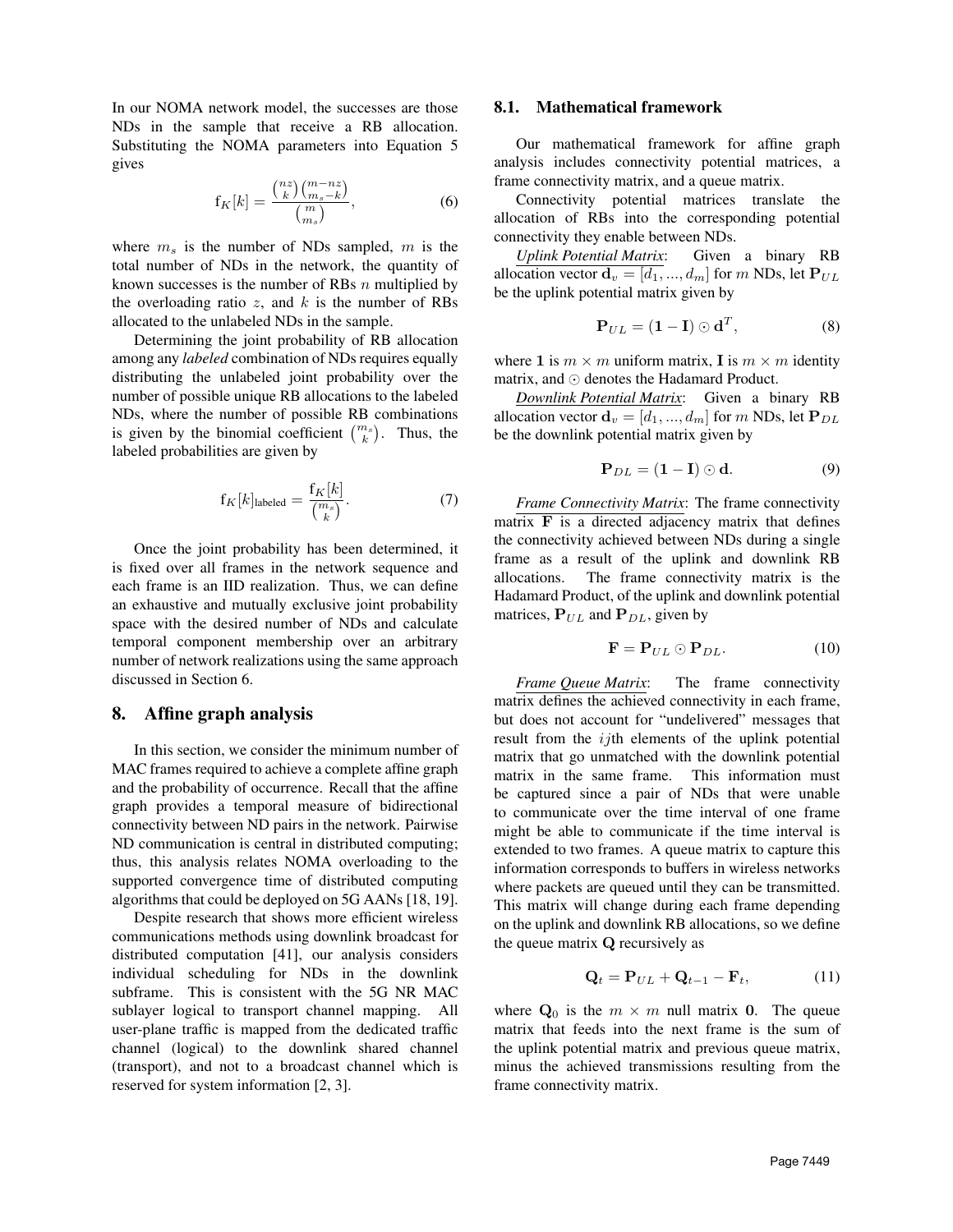*Dynamic Frame Connectivity Matrix*: The timedependent definition of the frame queue matrix  $Q_t$ implies the frame connectivity matrix F must account for queued messages from the previous frame. We define the frame connectivity matrix at time  $t$ 

$$
\mathbf{F}_t = \mathbf{1}_{\mathbb{Z}^+} (\mathbf{P}_{UL} + \mathbf{Q}_{t-1}) \odot \mathbf{P}_{DL}, \quad (12)
$$

where  $1_{\mathbb{Z}+}(\mathbf{X})$  is the indicator function for the set of positive integers to generate a binary matrix. This conceptualization captures the directed connectivity between nodes that occurs over more than one frame.

## 8.2. Affine graph

Each dynamic frame connectivity matrix captures the achieved connectivity in frame  $t$ . However, the affine graph represents strong temporal connectedness between node pairs over an observation interval. Thus, we must sum all the individual frame connectivity matrices to produce an aggregate picture of network connectivity during an arbitrary observation interval  $t =$  $[T - l, T - l + 1, ..., T - 1, T]$  selected from the network sequence. If we let  $l = T+1$ , then t is the entire network sequence, and the static projection directed adjacency matrix of the NOMA wireless network is given by

$$
\mathbf{S} = \sum_{t=1}^{T} \mathbf{F}_t.
$$
 (13)

Since S represents all achieved connectivity over the entire network sequence, we calculate the affine graph

$$
\mathbf{A} = \mathbf{1}_{\mathbb{Z}^+} (\mathbf{S} \odot \mathbf{S}^T) \tag{14}
$$

Recall that the ith row of S represents the achieved directional connectivity from ND i to ND j ( $\forall j$  with  $i \neq j$  $j$ ), and the jth column of S represents the achieved directional connectivity from ND  $j$  to ND  $i$ . Thus, taking the Hadamard Product of S with its transpose only yields a non-zero value for the  $ij$ th element of  $A$  if bidirectional connectivity has been established between nodes  $i$  and  $j$ . Applying the indicator function results in an unweighted binary matrix.

#### 8.3. Analytical results

The minimum number of frames required to form a complete affine graph is the sum of the number of frames required for all NDs to receive an uplink RB allocation, and the number of frames required for all NDs to receive a downlink RB allocation after all have received an uplink RB allocation. The corresponding probability of this event depends on the network parameters  $m$ ,  $n$ , and  $z$ . We now present the possible cases for this relationship.

*Case 1*:  $zn = m - 1$ . This case occurs when all but one ND can receive a RB allocation in each subframe. A complete affine graph can be achieved in two frames with probability

$$
\Pr[F_{min}] = p^2(1-p),\tag{15}
$$

where  $p$  is the probability of RB allocation for an individual ND defined in Equation 3.

Consider the case in which the single ND  $i$  that does not receive an uplink RB allocation in the first subframe does receive a RB allocation in the first downlink subframe. This means  $ND$  *i* has received from all other NDs (since ND  $i$  does not transmit to itself). If ND  $i$  receives an uplink RB allocation in the second uplink subframe, then all NDs have received an uplink RB allocation. Since ND  $i$  has already received from all other NDs, it does not require an additional downlink RB allocation, so if all other  $m - 1$ NDs receive a downlink RB allocation in the second downlink subframe, then a complete affine graph will have been achieved. This sequence of frames can be characterized entirely by the behavior of a single ND  $i$ , with probability of RB allocation, *p*.

*<u>Case 2</u>*:  $\frac{m}{2} \leq zn < m - 1$ . This case occurs when at least half of the NDs in the network can receive a RB allocation in each subframe, but less than  $ND - 1$ . A complete affine graph can be achieved in three frames with probability

$$
\Pr[F_{min}] = \left[\frac{\binom{zn}{2zn-m}}{\binom{m}{zn}}\right]^2.
$$
 (16)

In this case, a minimum of two uplink subframes are required for all NDs to receive at least one uplink RB allocation. Similarly, a minimum of two downlink subframes are required for all NDs to receive at least one downlink RB allocation. All NDs must receive a downlink RB allocation *after* all NDs have received an uplink RB allocation in order to receive a transmission directly in the same frame, or indirectly from the message queue. Thus, the downlink RB allocation must begin in the second downlink subframe, and conclude in the third downlink subframe.

Consider a NOMA wireless network parameterized by  $m = 6$ ,  $n = 2$ , and  $z = 2$ . In the first frame, the probability of selecting four NDs which have not yet received an uplink RB allocation is equal to one since the network sequence has just begun. In the second frame, we must select the  $m - zn = 2$  NDs that did not receive an uplink RB allocation in the first uplink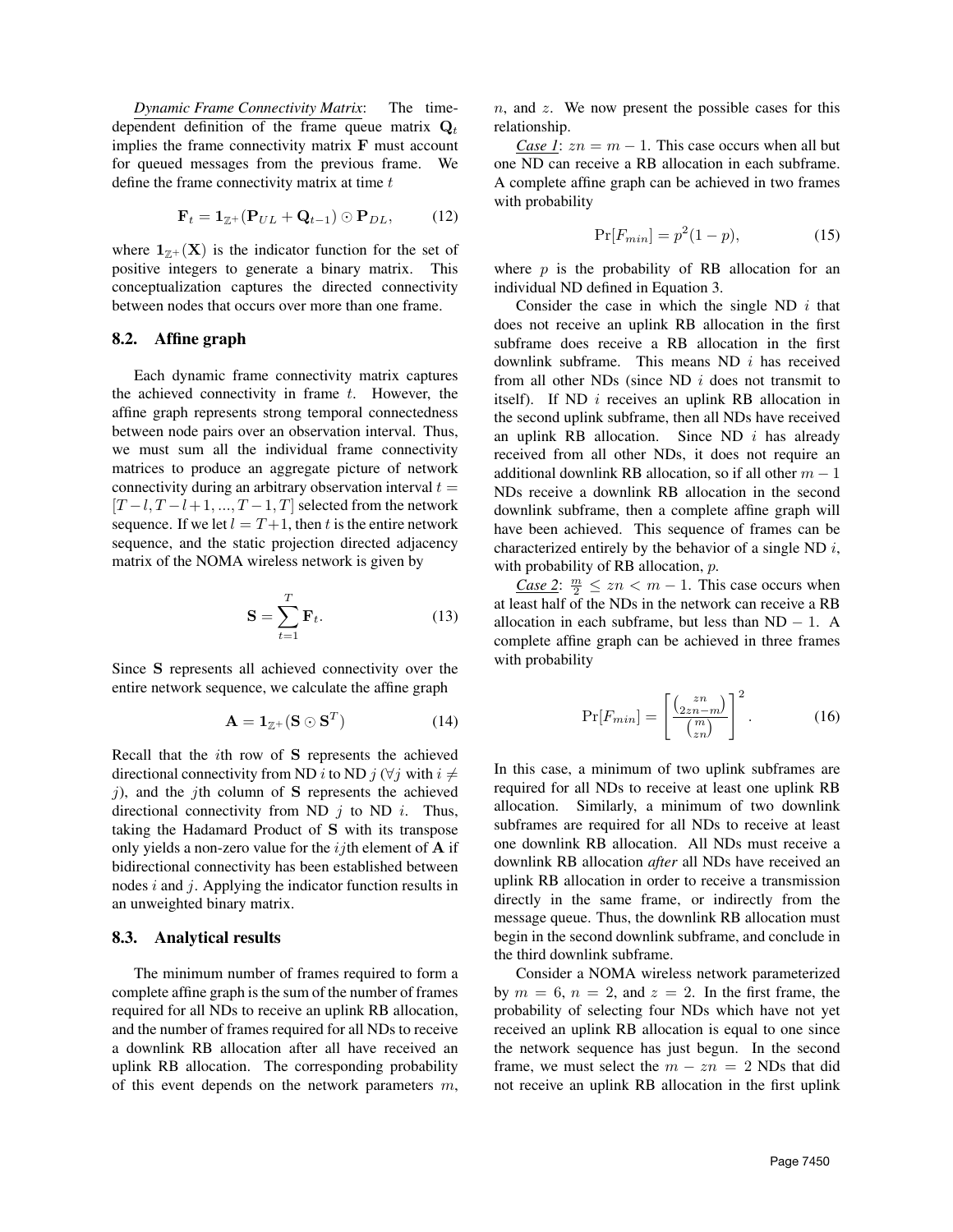subframe, as well as  $zn - (m - zn) = 2$  of the  $zn = 4$ NDs that did receive an uplink RB allocation in the first uplink subframe. The probability of this event is

$$
\frac{\binom{m-zn}{m-zn}\binom{zn}{zn-(m-zn)}}{\binom{m}{zn}} = \frac{\binom{zn}{2zn-m}}{\binom{m}{zn}} = \frac{\binom{2}{2}\binom{4}{2}}{\binom{6}{4}} = \frac{\binom{4}{2}}{\binom{6}{4}}.
$$

The second downlink subframe is the first opportunity for NDs to receive a downlink RB allocation after all NDs have received an uplink RB allocation. Thus, the RB allocation sequence that was required for the uplink in the first and second frames must repeat for the downlink in the second and third frames to achieve a complete affine graph, which gives

$$
\Pr[F_{min}] = \left[\frac{\binom{4}{2}}{\binom{6}{4}}\right]^2
$$

Generalizing this to any combination of NDs, RBs, and overloading ratio that meet these conditions results in Equation 16. Note that when  $zn = \frac{m}{2}$ , Equation 16 reduces to

$$
\Pr[F_{min}] = \binom{m}{m/2}^{-2}.\tag{17}
$$

.

*Case 3*:  $1 < zn < \frac{m}{2}$ . This case occurs when more than one, but less than half, of the NDs can receive a RB allocation in each subframe. There are three sub-cases within Case 3.

*Subcase 3.1*: *m* mod  $zn = 0$ . This occurs when the product of RBs and the overloading ratio divide evenly into the number of NDs. The number of frames required for all NDs to receive a RB allocation is equal to  $\frac{ND}{zn}$ , and the downlink RB allocation can begin in the same frame that all NDs receive an uplink allocation. Hence, the minimum number of frames required to achieve a complete affine graph is given by

$$
F_{min} = \frac{2m}{zn} - 1.
$$
\n(18)

The probability of this event is a product of the Hypergeometric distribution evaluated with constant population  $(m)$ , sample size  $(zn)$ , and desired number of successes  $(zn)$ , but a decreasing number of known successes in the population. We treat the NDs that have yet to receive an uplink or downlink RB allocation as the number of successes in the population, and decrement this value by  $zn$  after each subframe. The probability of selecting zn NDs that have not yet received a RB allocation in the first uplink subframe is one since no NDs have received an RB allocation at the beginning of the network sequence. In the second uplink subframe, we must select zn of  $m - zn$  NDs that have not yet received an uplink RB allocation. This decrementing operation continues until all NDs have received an uplink RB allocation, and then repeats for the downlink, resulting in a probability given by

$$
\Pr[F_{min}] = \prod_{i=1}^{\frac{m}{zn}-1} \frac{\binom{m-i(zn)}{zn}^2}{\binom{m}{zn}^2}.
$$
 (19)

Since we never select any NDs that have already received a RB allocation, the second term in the numerator from Equation 6 reduces to one and the square operation accounts for the repetition of the process in the uplink and downlink.

*Subcase 3.2*: *m* mod  $zn = 1$ . This occurs when any multiple of the product of RBs and the overloading ratio is one less than the number of NDs. The logic for the minimum frames required for a complete affine graph is the same as Case 1, except there are more frames prior to reaching the frame in which only a single ND has not yet received an uplink RB allocation. Accounting for those additional frames, the minimum number of frames required to achieve a complete affine graph is given by

$$
F_{min} = 2\left\lfloor \frac{m}{zn} \right\rfloor. \tag{20}
$$

The probability formulation for this case is similar to Subcase 3.1 in that we take a product of Hypergeometric distributions evaluated at decrementing values of the number of successes in the population. The primary differences occur in downlink subframe  $\lfloor \frac{m}{zn} \rfloor$  and in uplink subframe  $\left\lfloor \frac{m}{zn} \right\rfloor + 1$  which immediately follows. In downlink subframe  $\lfloor \frac{m}{2n} \rfloor$ , all NDs have received an uplink RB allocation except ND  $i$ . Thus, ND  $i$ must receive a downlink RB allocation in this subframe to have received from all other NDs. This occurs with probability  $\binom{m-1}{2n}\binom{m}{2n}$ . Similarly, ND i must receive an uplink RB allocation in the following uplink subframe so all remaining  $m - 1$  NDs can receive from ND *i* in the following  $\lfloor \frac{m}{zn} \rfloor$  subframes. This also occurs occurs with probability  $\binom{m-1}{zn-1}/\binom{m}{zn}$ . Thus, the total probability of achieving a complete affine graph in this subcase is given by

$$
\Pr[F_{min}] = \frac{\binom{m-1}{zn-1}^2}{\binom{m}{zn}^{2\alpha+1}} \prod_{i=1}^{\alpha-1} \binom{m-izn}{zn}
$$
\n
$$
\prod_{j=0}^{\alpha-1} \binom{m-1-jzn}{zn},
$$
\n(21)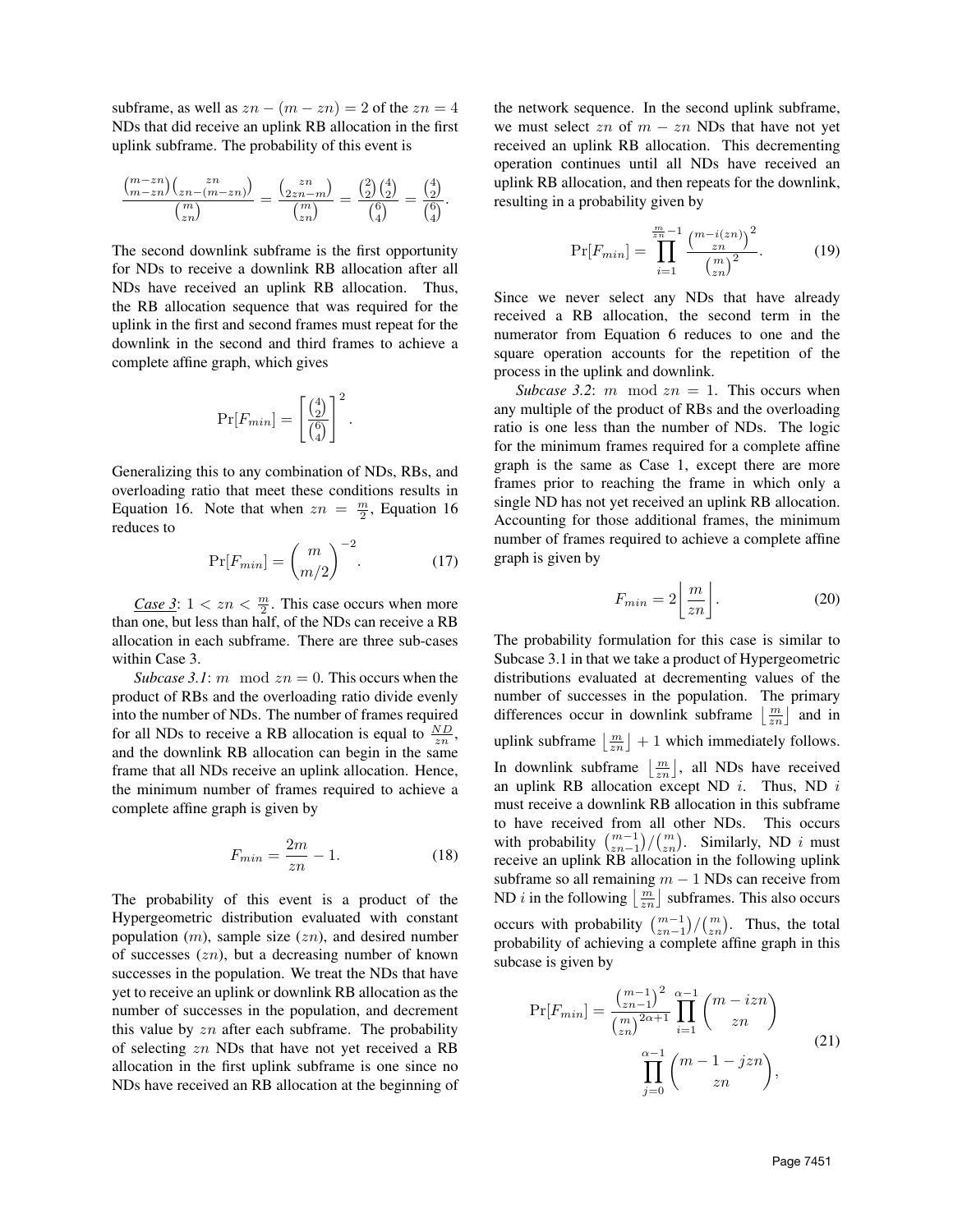where we have collected all denominators of the product into the denominator of the first term, the second and third terms are the decrementing Hypergeometric distributions for the uplink and downlink, respectively,

and 
$$
\alpha = \left\lfloor \frac{m}{z_n} \right\rfloor
$$

 $\mathbf{I}$ 

.

*Subcase 3.3:*  $m \mod zn > 1$ . This occurs when any multiple of the product of RBs and the overloading ratio does not fall in either Subcase 3.1 or 3.2. The minimum number of frames required to achieve a complete affine graph is given by

$$
F_{min} = 2\left\lceil \frac{m}{zn} \right\rceil - 1. \tag{22}
$$

The probability of achieving the affine graph in the minimum number of frames can be directly calculated, but does not have a concise expression. Rather, we must determine all possible ways in which all NDs can receive a RB allocation in the minimum number of frames, determine the probability of each of these possibilities, and then sum the pairwise multiplication of all probabilities to account for all possible uplink and downlink combinations of RB allocations.

### 8.4. Simulation results

Simulations to test our analytical results were conducted in MATLAB. For each case with an expression for  $Pr[F_{min}]$  we defined a number of NDs  $(m)$ , RBs  $(n)$ , and overloading ratio  $(z)$  that met the case conditions and generated the corresponding temporal network ensemble. Next, we generated a network sequence of length  $N$  through random uniform sampling from the ensemble where  $N$  was set equal to  $F_{min}$ based on the appropriate case. Finally, we calculated the resulting affine graph from each network sequence using the mathematical framework of Sections 8.1 and 8.2.

We generated  $5 \times 10^6$  network sequences for each case and recorded the number of complete affine graphs achieved. We compared the simulation result with the predicted value for each case and calculated the absolute percent error. The cases, network parameters, and error results are shown in Table 1.

Table 1. Simulation Results

| Case                        | ND | RB                          | $\tilde{z}$ | Error $(\% )$ |
|-----------------------------|----|-----------------------------|-------------|---------------|
|                             |    |                             |             | 0.1341        |
| 2                           | 10 | $\mathcal{D}_{\cdot}$       |             | 0.0574        |
| $\mathcal{D}_{\mathcal{L}}$ | 10 | $\mathcal{D}_{\mathcal{L}}$ | 2.5         | 0.9338        |
| 3.1                         | h  | 2                           |             | 0.2125        |
| 3.2                         |    |                             |             | 0.1117        |

The largest absolute percent error across all cases is 0.9338% which lends strong support for the accuracy of the analytical results. We note this error corresponds to the lower bound of Case 2 in which exactly half of the NDs can receive a RB allocation in each frame. This relationship between  $m$  and  $zn$  corresponds to the maximum size of the network ensemble described in Equation 1, so we expect a larger error than other simulation cases with a smaller network ensemble.

### 9. Conclusion

In this paper, we explored the relationship between NOMA overloading and network robustness through temporal connectedness in the context of a 5G AAN. We proposed a mixed dependency-connectivity graph model for a NOMA network, developed a stochastic temporal component framework, and characterized the probability of temporal component membership in terms of the overloading ratio. We extended this analysis to the affine graph by developing analytical expressions for the minimum number of MAC frames in which bidirectional connectivity can be achieved between all NDs, and the probability of these events. Finally, we supported our analytical results through simulation.

### References

- [1] M. Series, "IMT Vision–Framework and overall objectives of the future development of IMT for 2020 and beyond," *Recommendation ITU*, vol. 2083, 2015.
- [2] E. Dahlman, S. Parkvall, and J. Skold, *5G NR: The Next Generation Wireless Access Technology*. Academic Press, 2018.
- [3] S. Ahmadi, *5G NR: Architecture, Technology, Implementation, and Operation of 3GPP New Radio Standards*. Academic Press, 2019.
- [4] Y. Chen, A. Bayesteh, Y. Wu, B. Ren, S. Kang, S. Sun, Q. Xiong, C. Qian, B. Yu, Z. Ding, *et al.*, "Toward the standardization of non-orthogonal multiple access for next generation wireless networks," *IEEE Communications Magazine*, vol. 56, no. 3, pp. 19–27, 2018.
- [5] S. R. Islam, N. Avazov, O. A. Dobre, and K.-S. Kwak, "Power-domain non-orthogonal multiple access (NOMA) in 5G systems: Potentials and challenges," *IEEE Communications Surveys & Tutorials*, vol. 19, no. 2, pp. 721–742, 2016.
- [6] L. Dai, B. Wang, Z. Ding, Z. Wang, S. Chen, and L. Hanzo, "A survey of non-orthogonal multiple access for 5G," *IEEE communications surveys & tutorials*, vol. 20, no. 3, pp. 2294–2323, 2018.
- [7] M. Vaezi, Z. Ding, and H. V. Poor, *Multiple access techniques for 5G wireless networks and beyond*. Springer, 2019.
- [8] M. B. Shahab, R. Abbas, M. Shirvanimoghaddam, and S. J. Johnson, "Grant-free non-orthogonal multiple access for IoT: A survey," *IEEE Communications Surveys & Tutorials*, vol. 22, no. 3, pp. 1805–1838, 2020.